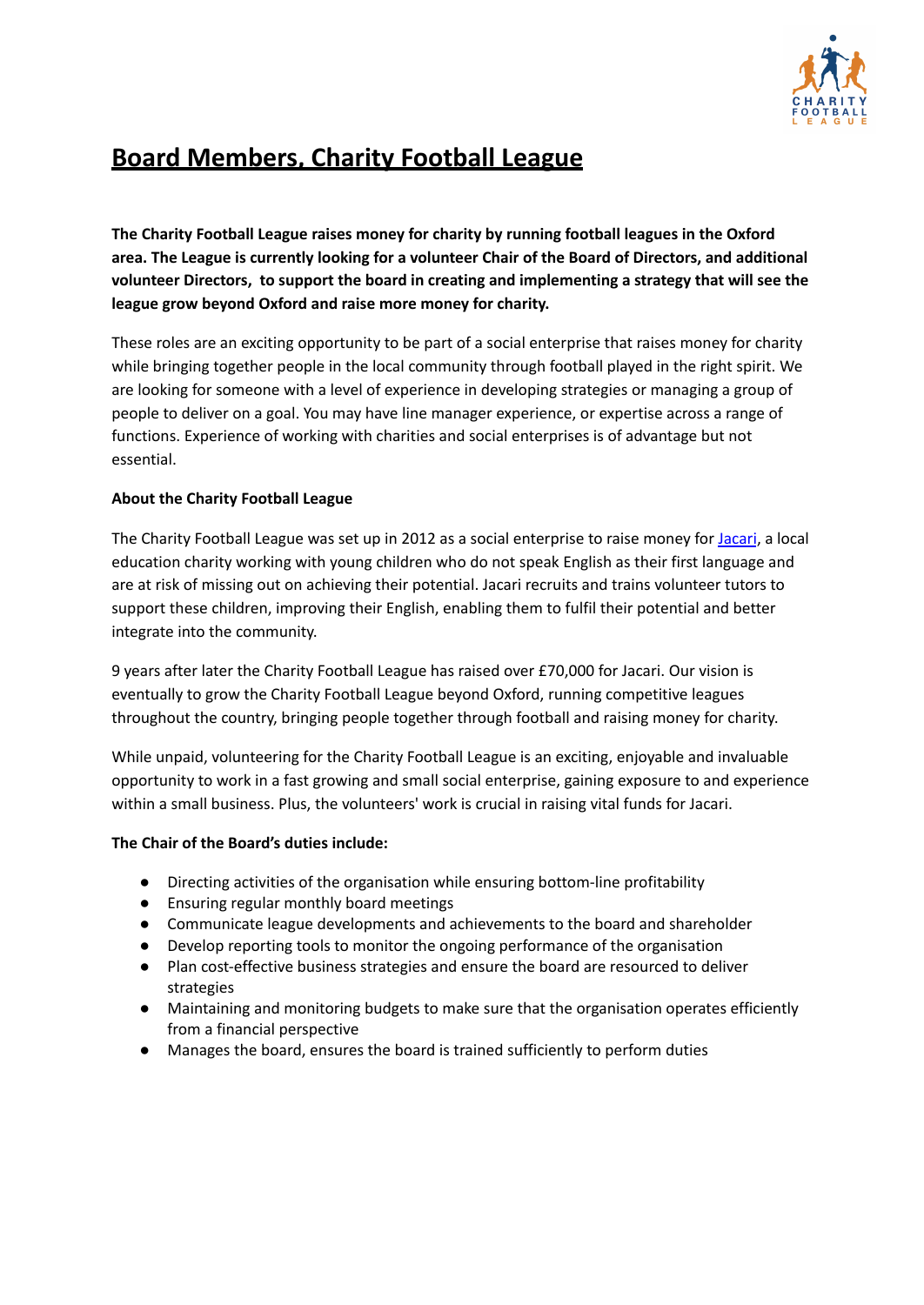

# **We are also recruiting the following additional Director Roles:**

- **● Finance Director:** maintain financial oversight, set budget, monitor league health and respond to changes in financial circumstances, reporting to board and shareholders, oversee timely filing of accounts
- **● Brand and marketing Director –** set league marketing strategy to build a sustainable brand, oversees the implementation and review of the marketing strategy, report on progress to board
- **● HR Director** management of league employees and payroll, ensure league compliance with HMRC and Companies' House, ensure GDPR compliance
- **● Football Services Director:** Manage relationships and partnerships with county FAs, Organisation and delivery of leagues and cups, Lead and manage Disciplinary Investigations, Manage the rules and code of conduct for the leagues, Managing the part time paid staff member(s) - Game night Coordinator and League Administrator - , develop services to meet the needs of players, identifying new league opportunities.

## **All directors have the following duties:**

- Set and review the league's strategy with the aim of running an inclusive and competitive football leagues that raises money for charity
- **●** Work to ensure the successful running and management of the league

## **Required experience/ skills:**

- **●** Strong organisational and communication skills
- **●** Initiative, enthusiasm and a willingness to learn
- **●** Experience managing a range of tasks

## **Desired experience:**

- Passion for football and community projects
- Experience developing and delivering on strategies
- Line-management experience
- Understanding of the third sector and grassroots football

## **Practical considerations**

- Salary: nul, the role is voluntary
- Time commitment: approx. 2 hours per week
- Start Date: Immediate start ASAP (August/early September 2021)
- Location: Ideally Oxford-based, but all work can be done remotely

## **How to apply**

Email your CV and a brief expression of interest to both [rob.bentil@charityfootballleague.co.uk](mailto:rob.bentil@charityfootballleague.co.uk) and [freya@jacari.org.](mailto:freya@jacari.org) We will contact you for a discussion over zoom.